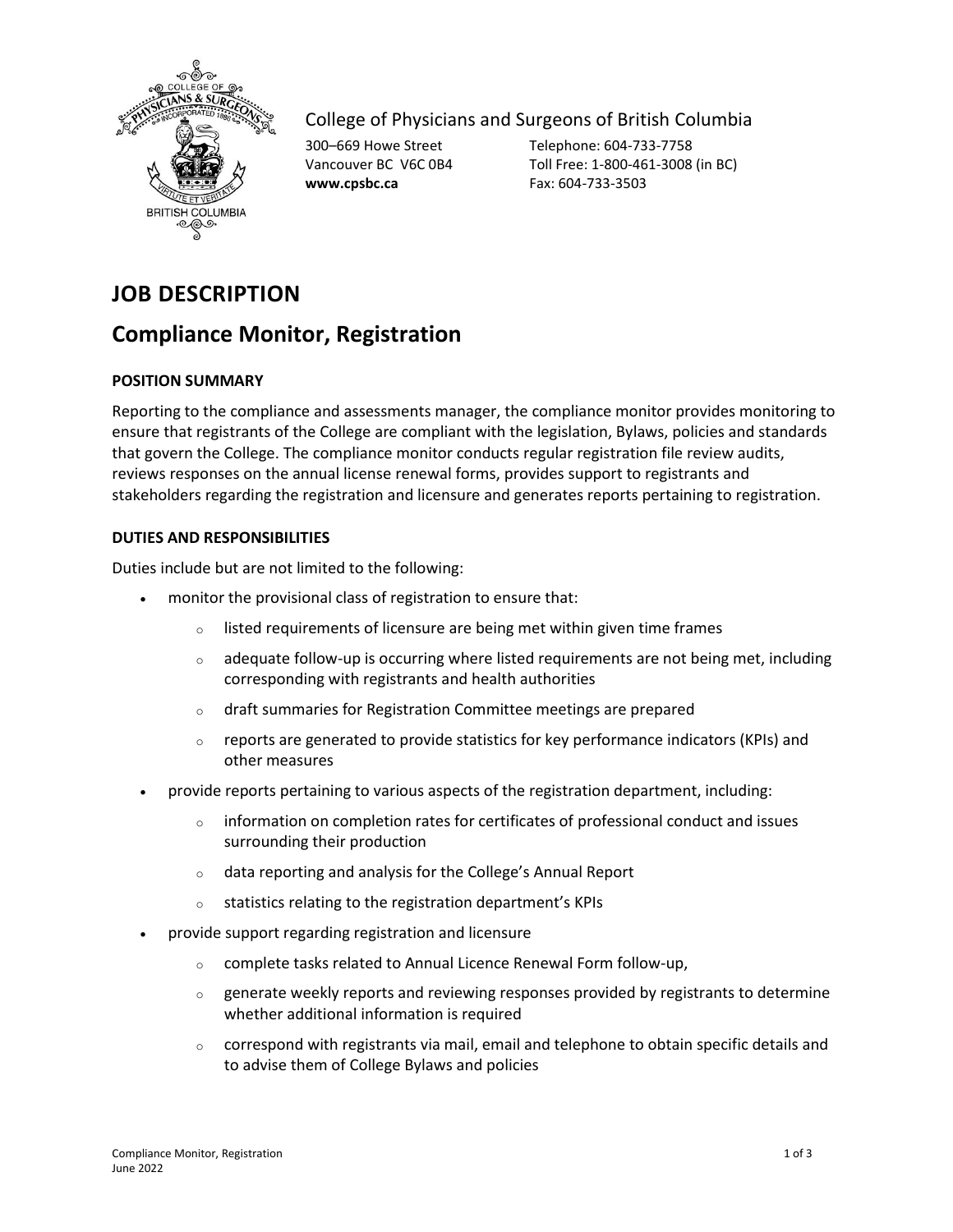- $\circ$  notify registrants of penalties and status changes imposed due to non-completion of form
- audit registration files to ensure compliance with legislation, Bylaws and policies
	- $\circ$  ensure file errors are corrected in a timely and accurate manner
	- $\circ$  provide recommendations and implementation oversight of any policy and process changes to increase accuracy
- ensure that registrants who work in other jurisdictions submit evidence of their good standing annually
- create agreement and authorization forms as required, and conduct necessary follow-up
- confer with Health Insurance BC (MSP) to resolve data transmission issues
- send surveys to new registrants to obtain feedback on application and registration process
- draft routine correspondence
- apply editing and proofreading skills to documents and correspondence
- lead and/or assist with special projects related to the registration department
- other duties as required

#### **DECISION-MAKING**

The compliance monitor makes high-level informed and sound decisions about department procedures, including following College Bylaws and policies. The compliance monitor is expected to confer with the compliance team and the executive director when making substantive and higher-risk decisions regarding applicants and registrants.

#### **ACCOUNTABILITY**

The compliance monitor works in a fast-paced environment with frequent interruptions and must be able to set work priorities to ensure that deadlines are met. The compliance monitor must have a keen attention to detail and strong written and oral communications skills as this person communicates with all levels of staff within the organization and third-party stakeholders.

#### **CONSEQUENCE OF ERROR/JUDGEMENT**

The compliance monitor maintains a calm demeanor during busy or stressful times. The employee will make informed decisions in regards to the release of information as they will have access to confidential information. Compliance monitors deal with sensitive issues and high-risk decision making. Errors in this regard can raise the College's reputational risk.